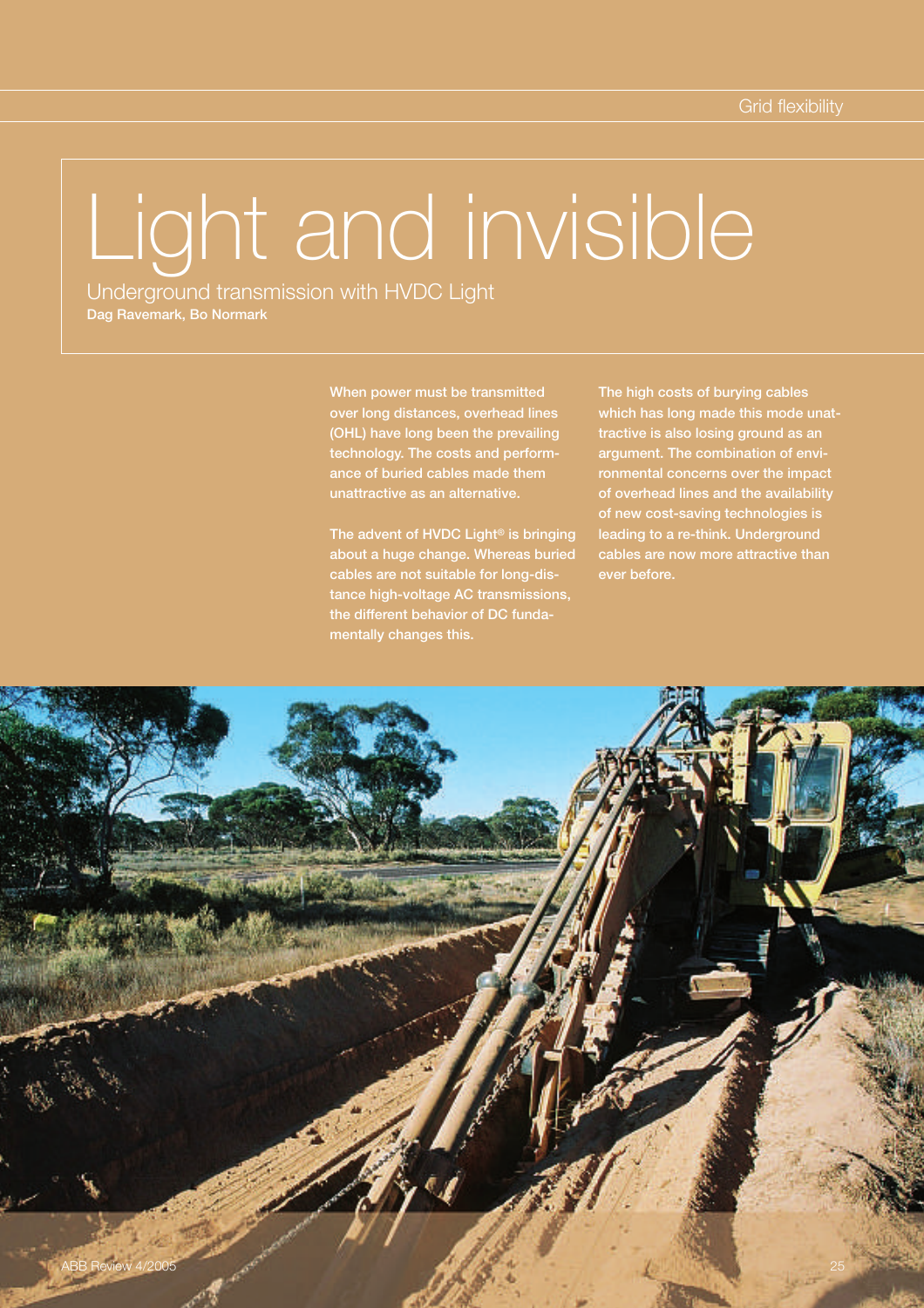For over a century<br>systems have been based or over a century electrical transmission mainly on overhead transmission lines (OHL). The main reason for this has been the cost advantage when compared to highvoltage underground transmission.

Recent studies suggest the cost premium of underground transmission is in the range of  $5-15$  times the traditional overhead transmission alternative. But this comparison is already dated. Two main factors are affecting the paradigm:

- Environmental restrictions are increasing the costs and implementation time for overhead transmission.
- Technological development significantly reduces the cost of underground transmission.

#### Consequences of environmental restrictions

There are several reasons why underground HVDC cables have a better environmental profile than overhead HVAC lines.

#### Land use

An HVDC cable uses significantly less land than an overhead HVAC line. The right-of-way for a 400 kV OHL can be a  $60$  m wide strip  $\blacksquare$  where no buildings/high trees are allowed whereas an underground DC cable needs at most a 4 m wide inspection road on top of it. For AC OHL the amount of land required for a 400 km transmission is 2,400 hectares  $(1 \text{ hectare} = 10.000 \text{ m}^2)$ . However only 160 hectares are required for DC cable (< 6 percent).

#### Audible noise

Restrictions on land use stretch beyond the immediate right-of-way. Audible noise from transmission line corona – most noticeable when conductors are wet in foggy weather conditions – might restrict buildings close to OHL. The width of this "noise corridor" depends on local noise ordinance as well as on the design and voltage of the line. Noise objections from neighbors make it more difficult



to obtain permits. An underground DC cable naturally has no audible noise emission.

#### EMF

Magnetic and electrical fields can also restrict the use of land close to an OHL. In several countries a precautionary policy vis-à-vis magnetic fields is in force. The Swedish National Electrical Safety Board and the Dutch Ministry of Housing and Environment



**Table 1** Comparison of material usage

| <b>Material</b> | DC.<br>underground | AC.<br><b>OHL</b> |
|-----------------|--------------------|-------------------|
| Aluminium       | 3.3 kg             | $2.1$ kg          |
| Copper          | $1.4$ kg           |                   |
| <b>PVC</b>      | $2.3$ kg           |                   |
| <b>PEX</b>      | 6.1 kg             |                   |
| Steel           |                    | 100.0 kg          |
| Ceramics        |                    | 0.3 <sub>kq</sub> |
| Concrete        |                    | 376.3 kg          |
| Total           | 13.1 <sub>kg</sub> | 478.8 kg          |

both suggest a 0.4 µT safety level for 50 Hz magnetic fields from transmission lines. This level corresponds to field levels normally encountered in city environments today. In contrast to an AC line, the field for a DC cable is static (non-radiant). Applying the same precautionary policy as for AC would not call for the provision of any "EMF corridor" around an underground DC cable. The field immediately above the cable is far less than the earth's natural magnetic field.

Right-of-way as a loss of  $CO<sub>2</sub>$  sink Growing forests are considered  $CO<sub>2</sub>$ sinks because trees convert carbon dioxide from the atmosphere into carbon stored in the form of wood and organic soil matter. A forest can absorb 9.2 tons of  $CO<sub>2</sub>$  per hectare per year. Building a 400 km, 400 kV overhead transmission line through an area that is 75 percent forest represents a loss of a carbon sink of 16,780 tons of  $CO<sub>2</sub>$  per year.

HVDC Light® technology was introduced in 1997 with a small test installation of 3 MW. Since then, both cables and converters have progressed dramatically in both size and performance.

#### Material use

The material intensity of an AC OHL is higher than a DC cable. The statistical material use per meter of transmission is compared in **Table 1**.

Using lifecycle assessment (LCA) to analyze the "cradle to grave" material impact, the DC cable has an environmental impact of  $64.5 \text{ kg}$  of CO<sub>2</sub>equivalents per meter and the AC OHL has an impact of 365.4 kg of CO<sub>2</sub>-equivalents per meter. In other words, the material used in the DC cable has only 17.6 percent the environmental impact of the AC OHL.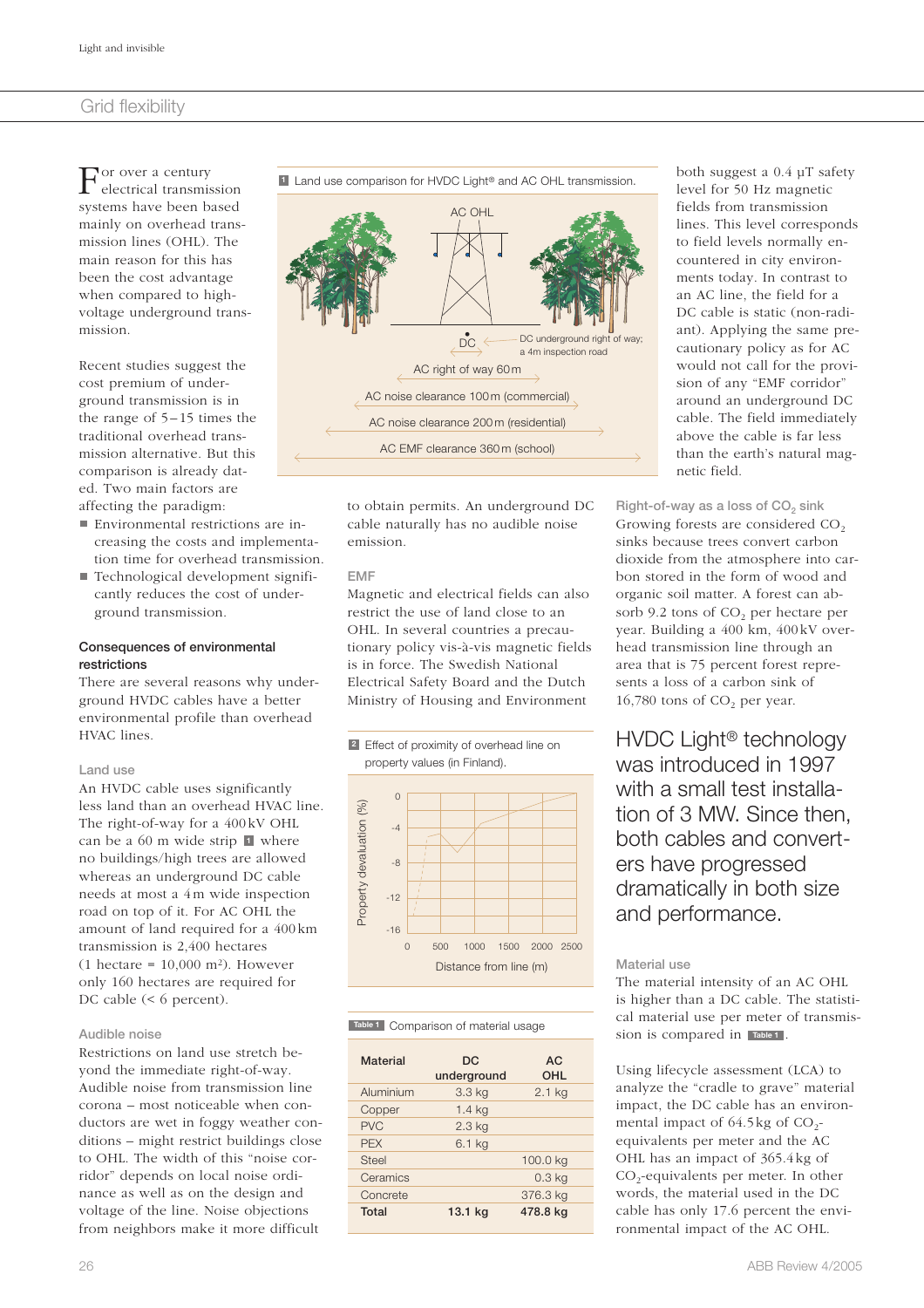Aesthetics – Property value

Several studies have shown that property values are reduced close to OHL. For example, a study carried out in the United Kingdom showed the value of detached properties a distance of 100m from OHL were 38 percent lower than comparable properties. A Finnish study showed that the reduction is proportional to the distance from the line  $\blacksquare$ .

Assuming that every 500 m along the 400 km line there is:

- One property 500 m from the OHL (with 8 percent value reduction).
- Two properties 1000 m from the OHL (with 4 percent value reduction).
- Three properties 2000 m from the OHL (with 2 percent value reduction).

If an average property is valued at \$ 150,000, the reduction in property value along the 400 km OHL then amounts to a staggering \$ 25 million.

#### Electrical losses

When HVDC Light<sup>®</sup> underground transmission is used inside an AC-grid, the transmission system can be operated in a more optimal way leading to lower electrical losses. The losses in the HVDC line are equivalent to the loss reduction of the AC grid, ie, the HVDC line is considered to transmit electricity "without" losses. The more efficient operation of a transmission system with HVDC can be attributed to two causes: the average higher voltage level in the AC grid and the reduction of reactive power flows.

For example, on a 350 MW transmission (50 percent utilization) there are no HVDC losses whereas HVAC losses amount to 5 percent. This means the operator has 76,650 MWh more electricity to sell each year with an HVDC connection.

The overall electrical losses<sup>1)</sup> can be translated into  $45,990$  tons of  $CO<sub>2</sub>$ emitted per year.

#### Power system stability

HVDC systems can never become overloaded, and they offer additional benefits through their ability to control power flow and voltage **8**. HVDC can be very effective in damping power oscillations, as well as avoiding or limiting cascading system disturbances, particularly when connecting two points inside the same AC-grid, ie, in parallel with AC-lines: an HVDC Light® converter is excellent at generating or consuming reactive power.

#### Technical characteristics of underground transmission system

When planning traditional overhead transmission lines, it is better to choose high voltage lines for transmission over large distances because not only can transmission capacity be increased but losses are also reduced. However, for AC transmission in underground cables the situation is somewhat different. If the voltage is increased, the reactive power absorption of the cable increases so that its technical maximum length is reduced rather than increased. The laws of physics in this case then work against long AC transmission. Today's experience of cable transmission suggests a maximum transmission distance of about 60 km for a 345 kV AC underground cable.

Reasons why underground HVDC cables have a better environmental profile than overhead HVAC lines include land use, audible noise, EMF, material use, and power systems stability.

#### HVDC Light®, a new transmission system designed for underground transmission

This technology is based on some key components:

- Extruded cable technology
- Converter technology
- Control and protection technology

Voltage source converters cause less stress on the cables than conventional HVDC converters and this has enabled **<sup>3</sup>** the development of extruded cables for HVDC. The extruded cable has some significant advantages over traditional mass impregnated cables. It: ■ Is completely oil free.

- Has low weight.
- Is very flexible and this simplifies handling during installation.
- Has very simple prefabricated joints.



 $\blacksquare$  HVDC improves the stability of AC networks.



#### **4** HVDC Light<sup>®</sup> product matrix.

| Available 2000<br>Available 2006 | Available 2004 |
|----------------------------------|----------------|
|                                  |                |

| stress on the cables than conventional                                  |              | <b>CIRC</b> | <b>OF A</b> | <b>COLOR</b> |
|-------------------------------------------------------------------------|--------------|-------------|-------------|--------------|
| HVDC converters and this has enabled                                    | DC Voltage   | 500 A       | 1000 A      | 1500 A       |
|                                                                         | $+/-$ 80 kV  | 90 MW       | 180 MW      | 280 MW       |
| Footnote                                                                | $+/- 150$ kV | 170 MW      | 350 MW      | 500 MW       |
| <sup>1)</sup> Using the OECD average of 600 kg CO <sub>2</sub> /MWh for | $+/-$ 300 kV | 350 MW      | 700 MW      | 1000 MW      |

<sup>&</sup>lt;sup>1)</sup> Using the OECD average of 600 kg CO<sub>2</sub>/MWh for electricity.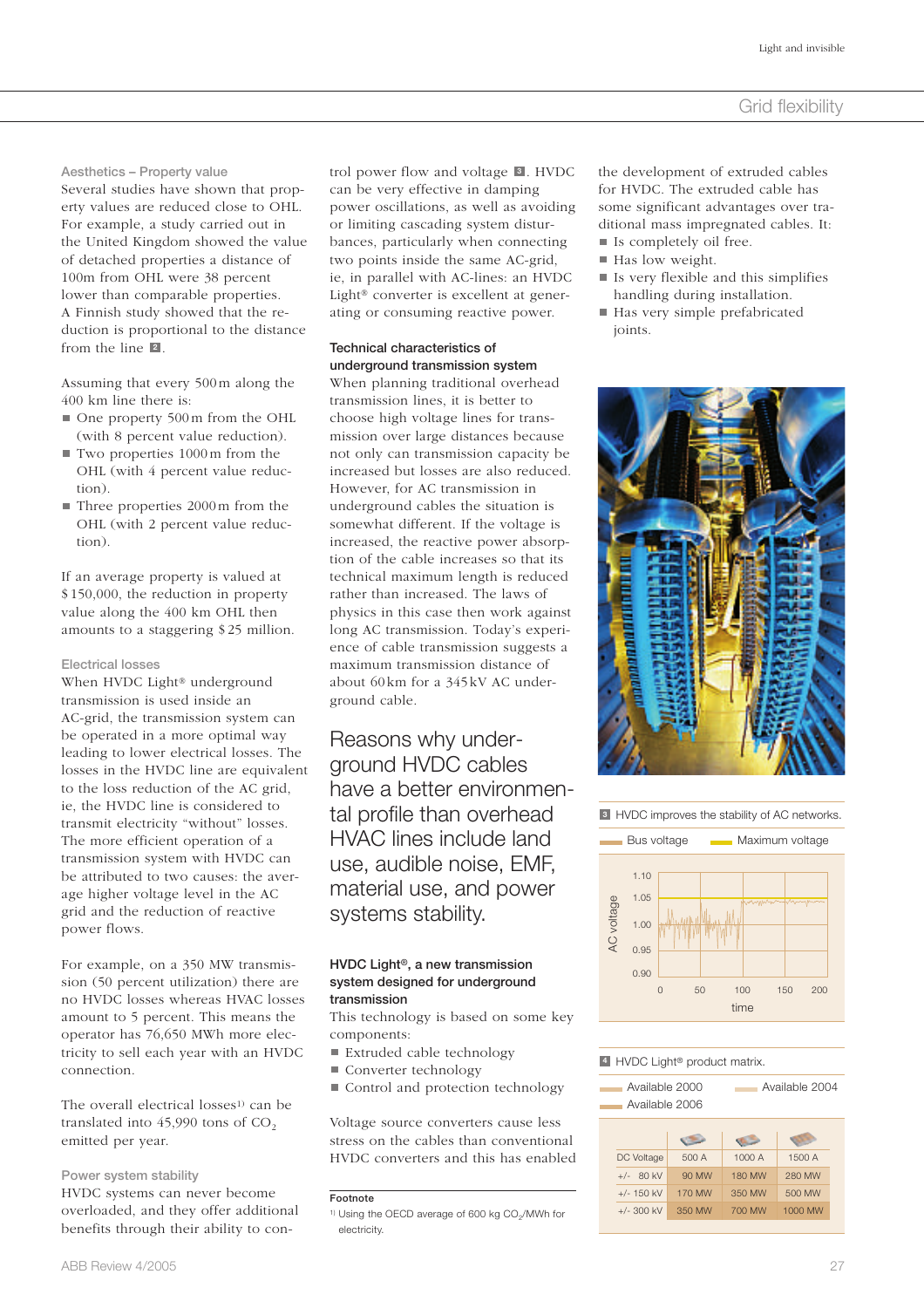Construction of Murraylink HVDC Light® (Australia). **<sup>5</sup>**



Voltage source converters also show significant advantages over traditional HVDC converters such as:

- Dramatically smaller size. Typically they are half the height and their footprint is 25 percent smaller.
- Superior voltage and reactive power control reduces the risk of blackouts.
- They act as a "firewall" for network disturbances and block the cascading trips that occur in AC systems<sup>2)</sup>.
- They can operate in very weak networks and do not require network reinforcements.
- They reduce down time after outages with their "black start" capability.

New high-speed control and protection technology makes it possible to fully utilize the inherent benefits of the voltage source converters.

# Technical development of HVDC Light® systems

HVDC Light technology was introduced to the market in 1997 with a small test installation of 3 MW. Since then, both cables and converters have progressed dramatically in both size and performance. Today the largest system in service is a 330 MW system operating at ± 150 kV. A 350 MW system is currently under construction. The converter design has been refined by the adoption of new switching schemes that reduce the number of components and cut the converter losses by 60 percent.

In contrast to traditional HVDC, an HVDC Light® system is highly modularized and makes greater use of semiconductors. The product matrix shown in 4 highlights available modules.

Increased environmental pressure on overhead transmission lines is both raising total costs and increasing the risk for substantial project delays.

#### Cable installation techniques

A crucial element in underground transmission is the cable installation technique. In the Murraylink project in Australia, **5** and **6**, a very successful installation was implemented using modified pipeline installation equipment. Up to 3 km of cable was successfully installed per day. The total cost of laying the 170 km cable system amounted to the very reasonable sum of about AU\$ 10 million (\$ 7.6 million). HVDC Light cables have relatively low weight (typically < 10 kg/m), making its installation similar to that of fibre-optic cables: the equipment used for trenching and the

depth at which the cables are laid is comparable (1 to 1.5 m below the surface).

#### Cost comparison Overhead lines – Underground transmission

The new HVDC technology has, as already mentioned, some unique characteristics particularly when it comes to increasing network security. This means before a strict cost comparison is performed, a needs evaluation is required. Some key checkpoints are listed in **Table 2** .

| Table 2 HVDC suitability checklist             |
|------------------------------------------------|
|                                                |
| $\Box$ Need for power transmission             |
| 50-1000 MW                                     |
| $\Box$ Need for accurate and fast control      |
| Distance more than 100 km                      |
| $\Box$ Difficult to obtain permits for OHL     |
| □ Asynchronous networks                        |
| □ Weak AC network                              |
| $\Box$ Risk for dynamic instability            |
| $\Box$ Power quality issues                    |
| $\Box$ Need for grid black start capability    |
| $\Box$ Need for high availability although     |
| occurrence of thunderstorms, wind              |
| storms/hurricanes or heavily icing             |
| conditions may apply                           |
| $\Box$ Need for low maintenance                |
| $\Box$ Need for small footprint                |
| Risk of low harmonic resonances                |
| $\Box$ Need for fast voltage an reactive power |
| control to enhance network security            |
|                                                |

Footnote

<sup>2)</sup> See "HVDC: A 'firewall' against disturbances in high-voltage grids", Lennart Carlsson, ABB Review 3/2005 pp 42–46.